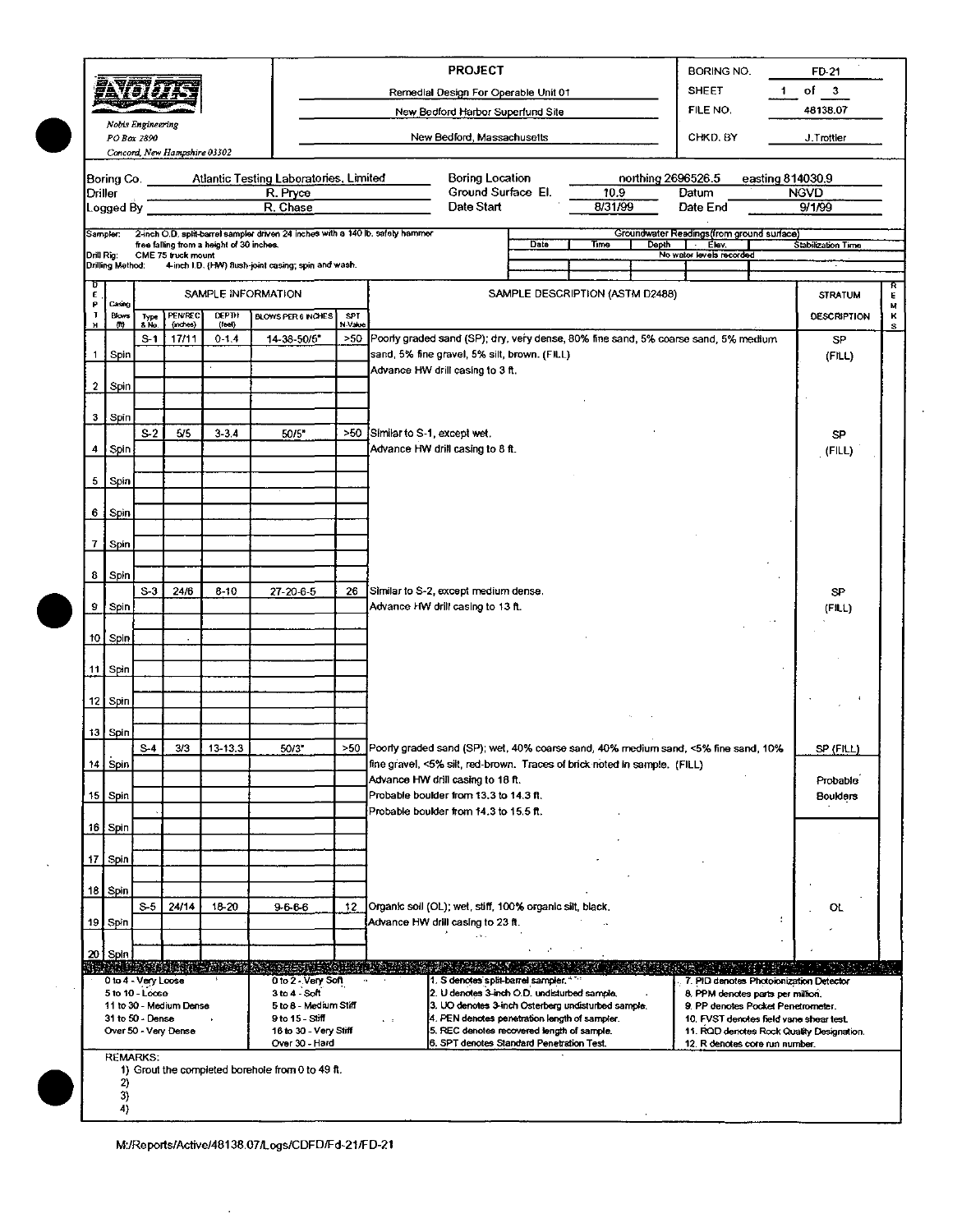|                                                                                         |                                | 的复数形式               |                                                                                                     |                                                                               |                                                     |                                   | <b>PROJECT</b><br>Remedial Design For Operable Unit 01                                                         |                                                                                         | BORING NO.<br><b>SHEET</b>                                                  | FD-21<br>$of \quad 3$<br>2      |
|-----------------------------------------------------------------------------------------|--------------------------------|---------------------|-----------------------------------------------------------------------------------------------------|-------------------------------------------------------------------------------|-----------------------------------------------------|-----------------------------------|----------------------------------------------------------------------------------------------------------------|-----------------------------------------------------------------------------------------|-----------------------------------------------------------------------------|---------------------------------|
| øelaitän                                                                                |                                |                     |                                                                                                     |                                                                               |                                                     | New Bedford Harbor Superfund Site | FILE NO.                                                                                                       | 48138.07                                                                                |                                                                             |                                 |
| Nobis Engineering<br>PO Box 2890<br>Concord, New Hampshire 03302                        |                                |                     |                                                                                                     |                                                                               |                                                     |                                   | New Bedford, Massachusetts                                                                                     | CHKD BY                                                                                 | J.Trottier                                                                  |                                 |
|                                                                                         |                                |                     |                                                                                                     |                                                                               |                                                     |                                   |                                                                                                                |                                                                                         |                                                                             |                                 |
| Driller                                                                                 | Boring Co.                     |                     |                                                                                                     |                                                                               | Atlantic Testing Laboratories, Limited<br>R. Pryce  |                                   | Boring Location<br>Ground Surface El.                                                                          | 10.9 <sub>1</sub>                                                                       | . northing 2696526.5<br>Datum                                               | easting 814030.9<br><b>NGVD</b> |
|                                                                                         | Logged By                      |                     |                                                                                                     |                                                                               | R. Chase                                            |                                   | Date Start                                                                                                     | 8/31/99                                                                                 | Date End                                                                    | 9/1/99                          |
|                                                                                         | Sampler:                       |                     |                                                                                                     |                                                                               |                                                     |                                   | 2-inch O.D. split-barrel sampler driven 24 inches with a 140 lb. safety harnmer                                |                                                                                         | Groundwater Readings (from ground surface)                                  |                                 |
|                                                                                         | Drill Rig:<br>Drilling Method: |                     | CME 75 truck mount                                                                                  | free falting from a height of 30 inches.                                      | 4-inch i.D. (HW) flush-joint casing; spin and wash. |                                   |                                                                                                                | Date<br>Tuno                                                                            | <b>Depth</b><br>Elev.<br>No water levels recorded                           | Stabilization Time              |
| D<br>E                                                                                  |                                |                     |                                                                                                     |                                                                               |                                                     |                                   |                                                                                                                | SAMPLE DESCRIPTION (ASTM D2488)                                                         |                                                                             |                                 |
| ₽<br>т                                                                                  | Cesing<br><b>Blows</b>         |                     | <b>PENAREC</b>                                                                                      | DEPTH                                                                         | SAMPLE INFORMATION<br><b>BLOWS PER 6 INCHES</b>     | SPT.                              |                                                                                                                |                                                                                         |                                                                             | <b>STRATUM</b><br>DESCRIPTION   |
|                                                                                         | (M)                            | Type<br>& No        | (mches)                                                                                             | (led)                                                                         |                                                     | N-Value                           |                                                                                                                |                                                                                         |                                                                             |                                 |
|                                                                                         | $21$ Spin                      |                     |                                                                                                     |                                                                               |                                                     |                                   |                                                                                                                |                                                                                         |                                                                             |                                 |
|                                                                                         | 22 Spin                        |                     |                                                                                                     |                                                                               |                                                     |                                   |                                                                                                                |                                                                                         |                                                                             |                                 |
|                                                                                         |                                |                     |                                                                                                     |                                                                               |                                                     |                                   |                                                                                                                |                                                                                         |                                                                             |                                 |
|                                                                                         | 23 Spin                        | $S-6$               | 24/10                                                                                               | 23-25                                                                         | 14-9-10-14                                          | 19                                | Inferred strata change at 23 ft.<br>Silty sand (SM); wet, medium dense, 85% fine sand, 15% silt, gray.         |                                                                                         |                                                                             | <b>SM</b>                       |
|                                                                                         | 24 Spin                        |                     |                                                                                                     |                                                                               |                                                     |                                   | Advance HW drill casing to 28 ft.                                                                              |                                                                                         |                                                                             |                                 |
|                                                                                         | 25   Spin                      |                     |                                                                                                     |                                                                               |                                                     |                                   |                                                                                                                |                                                                                         |                                                                             |                                 |
|                                                                                         |                                |                     |                                                                                                     |                                                                               |                                                     |                                   |                                                                                                                |                                                                                         |                                                                             |                                 |
|                                                                                         | 26 Spin                        |                     |                                                                                                     |                                                                               |                                                     |                                   |                                                                                                                |                                                                                         |                                                                             |                                 |
|                                                                                         | 27   Spin                      |                     |                                                                                                     |                                                                               |                                                     |                                   |                                                                                                                |                                                                                         |                                                                             |                                 |
|                                                                                         | 28 Spin                        |                     |                                                                                                     |                                                                               |                                                     |                                   |                                                                                                                |                                                                                         |                                                                             |                                 |
|                                                                                         |                                | $S-7$               | 24/10                                                                                               | 28-30                                                                         | $8 - 9 - 11 - 10$                                   | 20                                | Similar to S-6.                                                                                                |                                                                                         |                                                                             | SM                              |
|                                                                                         | 29   Spin                      |                     |                                                                                                     |                                                                               |                                                     |                                   | Advance HW drill casing to 33 ft.                                                                              |                                                                                         |                                                                             |                                 |
|                                                                                         | 30   Spin                      |                     |                                                                                                     |                                                                               |                                                     |                                   |                                                                                                                |                                                                                         |                                                                             |                                 |
|                                                                                         | 31 Spin                        |                     |                                                                                                     |                                                                               |                                                     |                                   |                                                                                                                |                                                                                         |                                                                             |                                 |
|                                                                                         |                                |                     |                                                                                                     |                                                                               |                                                     |                                   |                                                                                                                |                                                                                         |                                                                             |                                 |
|                                                                                         | 32 Spin                        |                     |                                                                                                     |                                                                               |                                                     |                                   |                                                                                                                |                                                                                         |                                                                             |                                 |
|                                                                                         | 33 Spin                        |                     |                                                                                                     |                                                                               |                                                     |                                   |                                                                                                                |                                                                                         |                                                                             |                                 |
|                                                                                         | 34   Spin                      | $S - 8$             | 24/6                                                                                                | 33-35                                                                         | <u>11-14-13-13 </u>                                 | 27                                | Poorly graded sand (SP); wet, medium dense, 95% fine sand, 5% silt, gray.<br>Advance HW drill casing to 38 ft. |                                                                                         |                                                                             | SP                              |
|                                                                                         |                                |                     |                                                                                                     |                                                                               |                                                     |                                   |                                                                                                                |                                                                                         |                                                                             |                                 |
|                                                                                         | 35 Spin                        |                     |                                                                                                     |                                                                               |                                                     |                                   |                                                                                                                |                                                                                         |                                                                             |                                 |
|                                                                                         | 36   Spin                      |                     |                                                                                                     |                                                                               |                                                     |                                   |                                                                                                                |                                                                                         |                                                                             |                                 |
|                                                                                         | 37   Spin                      |                     |                                                                                                     |                                                                               |                                                     |                                   |                                                                                                                |                                                                                         |                                                                             |                                 |
|                                                                                         |                                |                     |                                                                                                     |                                                                               |                                                     |                                   |                                                                                                                |                                                                                         |                                                                             |                                 |
|                                                                                         | 38 Spin                        | $S-9$               | 10/6                                                                                                | 38-38.9                                                                       | 18-50/4"                                            |                                   | >50 Well-graded sand with gravel (SW); wet, 35% coarse sand, 30% medium sand, 15%                              |                                                                                         |                                                                             | SW                              |
|                                                                                         | 39 Spin                        |                     |                                                                                                     |                                                                               |                                                     |                                   | fine sand, 15% fine gravel, 5% silt.                                                                           |                                                                                         |                                                                             |                                 |
|                                                                                         | 40 Spin                        |                     |                                                                                                     | ÷.                                                                            |                                                     |                                   | Advance HW drill casing to 43 ft.                                                                              |                                                                                         |                                                                             |                                 |
|                                                                                         |                                | 0 to 4 - Very Loose |                                                                                                     |                                                                               | STREAM AN THRENDS<br>0 to 2 - Very Soft             |                                   | 1. S denotes split-barrel sampler.                                                                             |                                                                                         | 7. PID denotes Photoionization Detector                                     |                                 |
|                                                                                         |                                | 5 to 10 - Loose     |                                                                                                     |                                                                               | $3 to 4 - Soft$                                     |                                   | 2. U denotes 3-inch O.D. undisturbed sample.                                                                   | 8. PPM denotes parts per million.                                                       |                                                                             |                                 |
| 11 to 30 - Medium Dense<br>5 to 8 - Medium Stiff<br>31 to 50 - Dense<br>9 to 15 - Still |                                |                     | 3. UO denotes 3-inch Osterberg undisturbed sample.<br>4. PEN denotes penetration length of sampler. | 9. PP denotes Pocket Penetrometer.<br>10. FVST denotes field vane shear test. |                                                     |                                   |                                                                                                                |                                                                                         |                                                                             |                                 |
|                                                                                         |                                |                     | Over 50 - Very Dense                                                                                |                                                                               | 16 to 30 - Very Stiff<br>Over 30 - Hard             |                                   |                                                                                                                | 5. REC denotes recovered length of sample.<br>6. SPT denotes Standard Penetration Test. | 11. RQD denotes Rock Quality Designation.<br>12. R denotes core run number. |                                 |

| M:/Reports/Active/48138.07/Logs/CDFD/Fd-21/FD-21(2) |  |
|-----------------------------------------------------|--|

 $\overline{\phantom{a}}$ 

l.